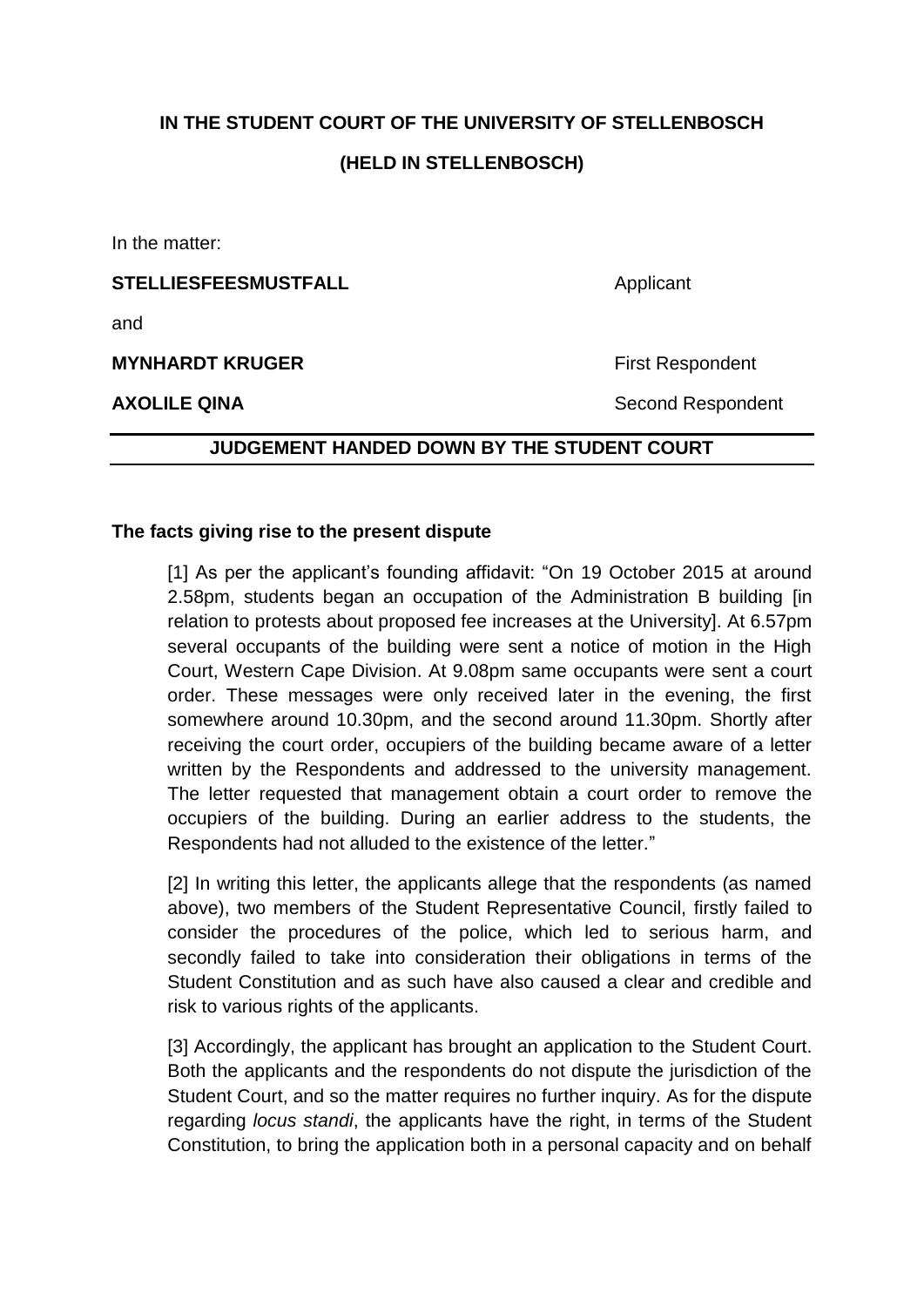of a group, and the distinction will have no bearing on any potential remedies, the contrary contention not having been substantiated by the respondent.

#### **The relief the applicant seeks**

[4] The relief that the applicant has applied for is three-fold. Firstly, they have applied for an interdict in respect of the first and second respondent until Student Parliament can have a sitting. Secondly, they have applied for section 54(3) of the Student Constitution to be declared invalid. Thirdly, they have applied for the draft Student Parliament Constitution to be considered to be of full force and effect until it is accepted by a sitting of Student Parliament. In the alternative to this third application, to direct that Student Parliament may determine its own procedures for exercising its powers under section 54(2) of the Student Constitution, subject to review by this Student Court. Each of these parts will be dealt with below.

#### **The interdict**

[5] It is trite law that the requirements for the granting of an interdict are (i) a clear right (ii) injury or damage has been caused and a reasonable apprehension of an injury or harm and (iii) no alternative remedy available.

[6] The nature of the interdict sought by the applicants reads as follows:

*1) Interdicting the First and Second Respondents, subject to any other national or provincial law or order of a court or directive from a peace officer, from providing information to, or requesting intervention or assistance with intervention from, the management of Stellenbosch University, any member of staff, campus security, any private security organisation or the South African Police Service in regard to any protest action that is being carried out by the Applicant or any other student protest action not organised by the SRC, in which the protesters in question have not factually and legally caused non-trivial physical harm to the corporeal property or person of another,*

*1.1) without obtaining the prior consent of the organisers of the protest. In the alternative,*

*1.2) in an unreasonable manner. In the alternative,*

*1.3) without notifying the Applicant or other student group, as the case may be, of such communication.*

*Until such time as Student Parliament holds its next meeting.*

*2) Directing that the consent referred to in 1.1 above is to be obtained orally or in writing,*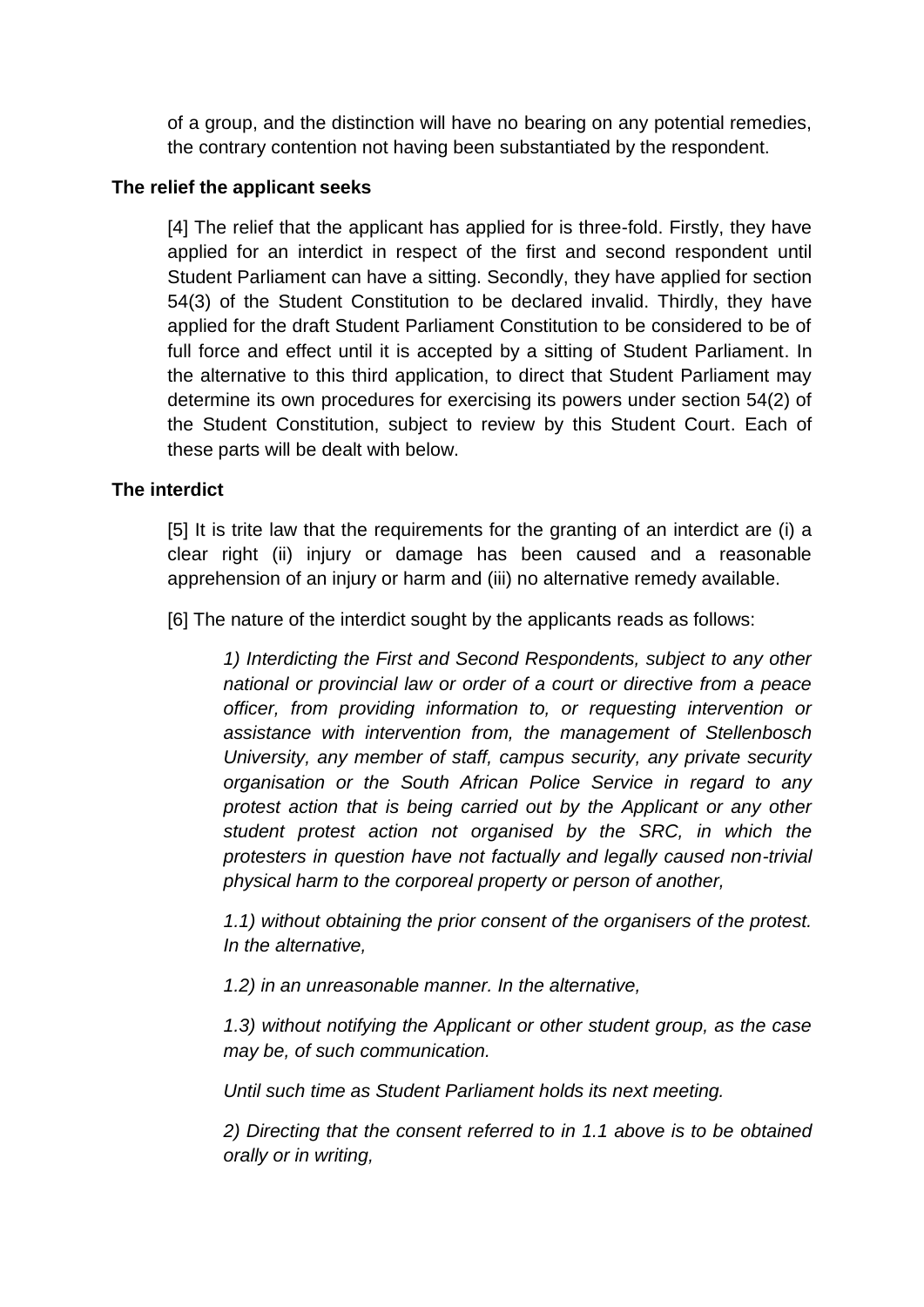*2.1) from a member of the working committee of the Applicant if the Applicant is involved in the protest. The First or Second Respondent must determine whether the Applicant is involved in the protest by asking a member of the working committee of the Applicant.*

*2.2) from a member of the working committee of Open Stellenbosch if Open Stellenbosch is involved in the protest. The First or Second Respondent must determine whether Open Stellenbosch is involved in the protest by asking a member of the working committee of Open Stellenbosch.*

*2.3) from at least 10 registered students who are protesting, or in such manner as the court deems appropriate, in all other cases.*

[7] The rights that the applicant contends are threatened are the right to assemble and demonstrate on campus peacefully and unarmed and that every student has the right to an enabling environment in which student success and academic excellence are encouraged and pursued. It is not disputed that these rights exist in terms of the Student Constitution. The question, however, arises as to whether the actions of the respondent's (in writing the letter) infringed these rights and provide an indication that these rights may be threatened in the future so as to make it appropriate to grant the requested interdict. The harm and injury referred to by the applicants throughout the application is that allegedly caused by the actions of the South African Police Services acting outside of their established procedures (as evidenced by the numerous addendums submitted with the applicant's papers). These actions were initiated by virtue of a court order ordering eviction of the Administration B building having been granted. The question then is whether the respondents' actions caused this harm and could do so again in the future. We cannot establish a link between the two so as to constitute direct harm/ injury against the applicants or the students that they claim to represent. The applicants have been unable to show that by writing a letter which they did not consent to, the respondents caused serious and irreparable harm and will do so again in the future. The respondents were not the decision makers in respect of the application to the High Court and indeed, the letter so often referred to by the applicants contained repeated references for peacefulness and requests for sensitivity and non-violence. The respondents did not request an infringement of the right to demonstrate, nor did the letter in and of itself cause a violation of an environment conducive to an impaired learning environment. The respondents did not request, as per the applicants contention, that the "police…use force to break up peacefully demonstrating students". Given this lack of evidence of how the conduct of the respondents caused the harm alleged, it is not appropriate to grant the interdict as worded above. It should also be noted that the concern raised by the respondents that to require permission for any of the listed actions from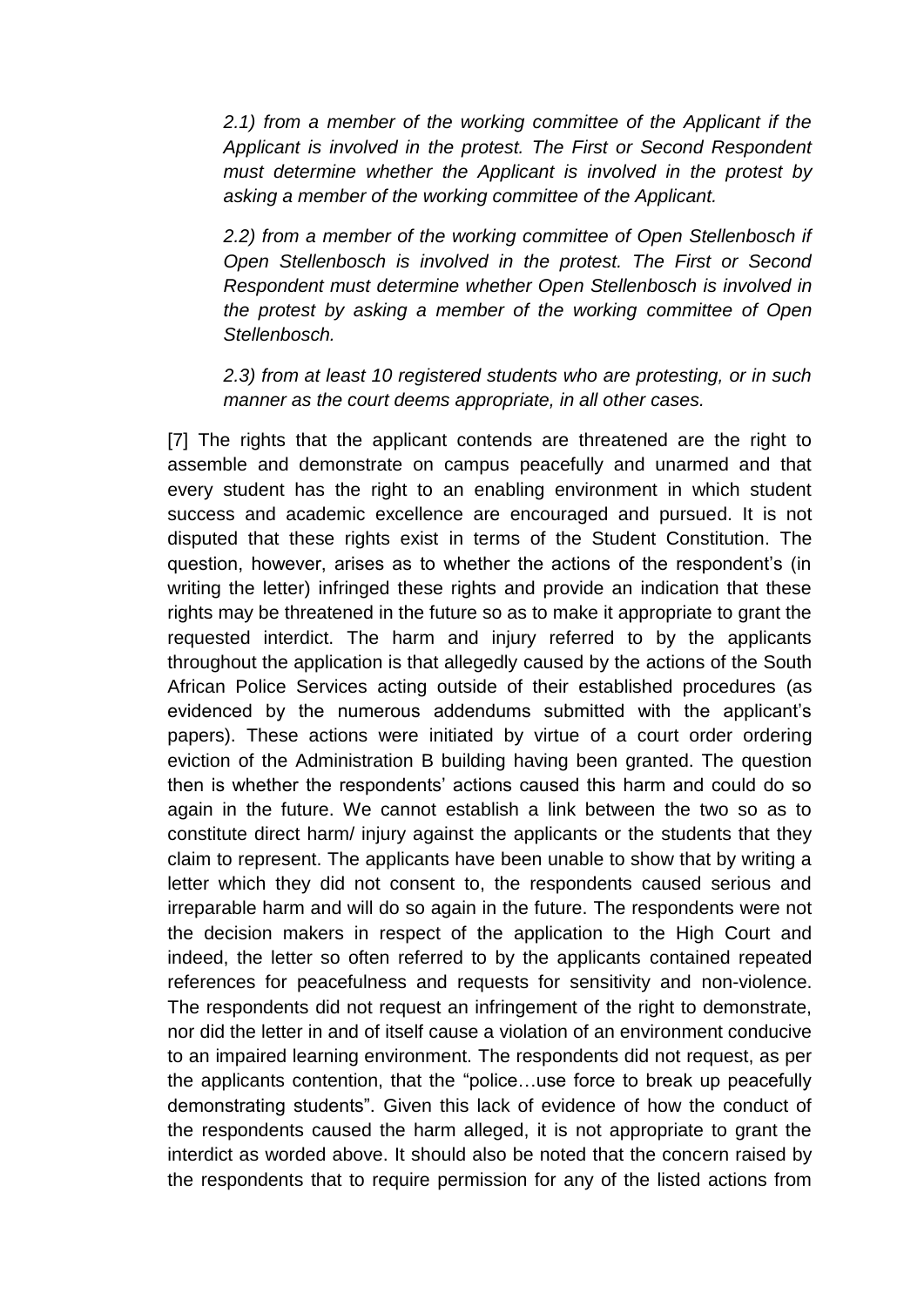the organisers of the protest themselves would be to allow such protestors to act as the judge in any disputes between the two groups, which is an extremely untenable position. Thus, the interdict as above cannot be granted.

[8] However, given that protests are often tense situations, we do feel it appropriate that all SRC members, the respondents included, be ordered, where they are able to do so and it is practical, to consult with, at minimum, the whole executive of the SRC before making decisions relating to student protests. This will ensure that the SRC as a whole is engaged in making decisions which could have potentially serious impacts on the students whom they represent. This will also allow section 25(g) of the Student Constitution to be triggered, which will allow the Student Court, on application, to remove a member of the SRC should they not comply with an order of the Student Court. This order will stand until the next formal sitting of Student Parliament held in 2016.

## **Student Parliament**

[9] The nature of the remedy sought by the applicants as it relates to Student Parliament is as follows:

3) *Declaring section 54(3) of the Student Constitution to be invalid.*

*4) Declaring that the draft Student Parliament Constitution which was approved by Student Court in October of 2015 be of full force and effect until such time as a Student Parliament constitution is accepted or not accepted by Student Parliament in a vote.*

*5) In the alternative to (4) above, directing that Student Parliament may determine its own procedures for exercising its powers under section 54(2) of the Student Constitution, subject to review by the Student Court, until such time as a Student Parliament constitution is accepted or not accepted by Student Parliament in a vote.*

[10] It should be noted that the respondent's did not engage on this matter, as they feel that Student Parliament would have been the more appropriate party to deal with this issue. This leaves us with the submissions made by the applicant and Student Parliament (in their capacity as self-referred *amicus curiae*)in order to make a decision, although it should be noted that Student Parliament's failure to attend the hearing on the  $2<sup>nd</sup>$  of December was detrimental in that it did not allow the Student Court to clarify and ask questions as it was able to do in respect of the other matters before it.

[11] The applicants contend, firstly, that the Student Constitution was brought into force without the appropriate regulatory infrastructure. However this is not the reason that Student Parliament is not entitled to hold extraordinary meetings. There was an accepted and voted in constitution for Student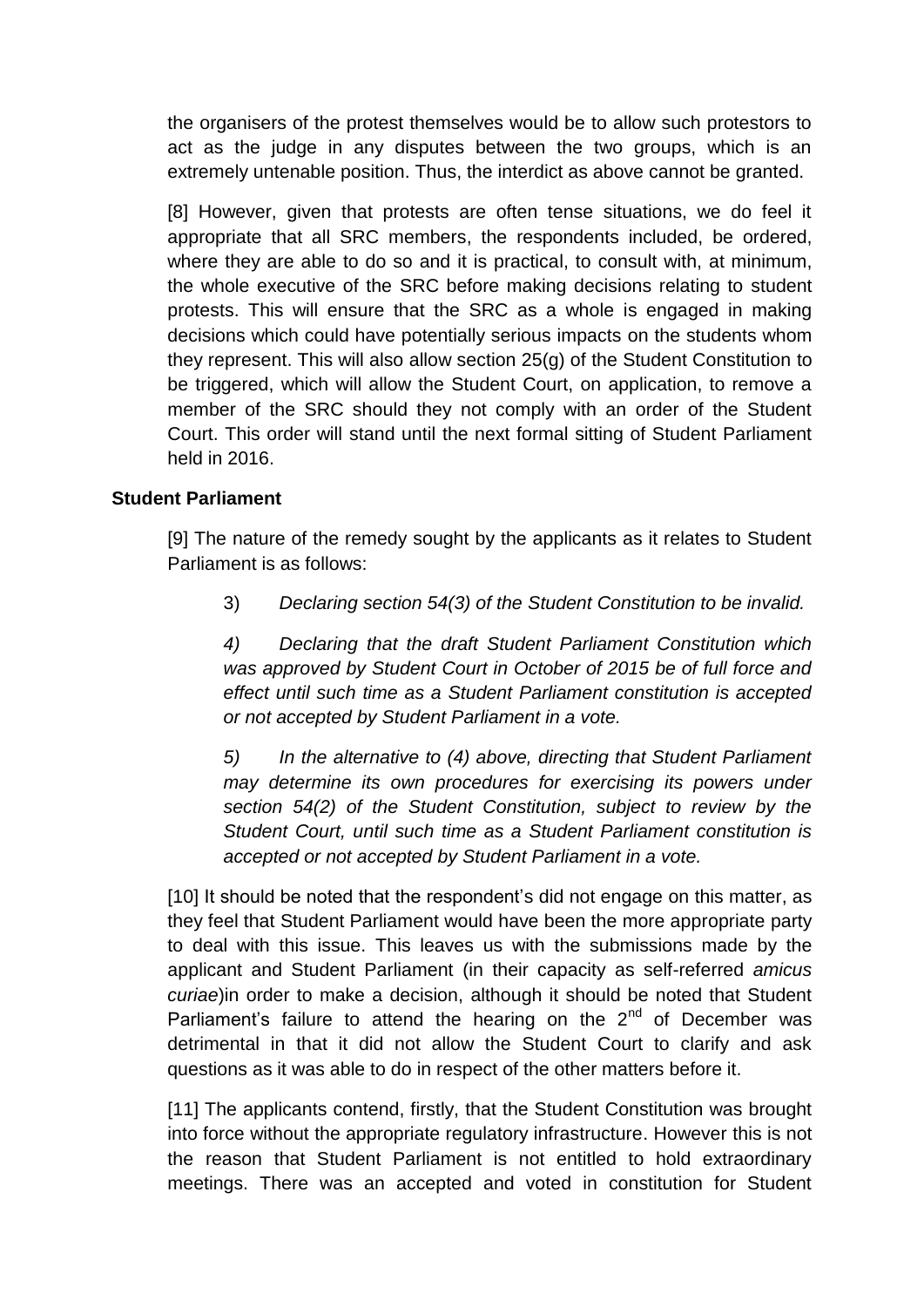Parliament in 2014, which was subsequently repealed with the view to the newly amended constitution being voted in, which has, inexplicably, not yet been voted in at a Student Parliament meeting. This has created a very serious gap, which has, in our view, actually led to the present issues having had to be brought to Student Court in the first place given that the repealed constitution in fact had procedures for motions of no-confidence as well as extraordinary meetings.

[12] To invalidate section 54(3), as has been requested, would only serve to further legislative gaps which currently exists and we cannot see that it would remedy the present situation as to carry out the powers listed in section 54(2) as there would still need to be a constitution which regulates how those powers are carried out.

[13] While we are admittedly reluctant to do so, serious consideration has been given to the applicant's request, and Student Parliament's support for, for Student Court to declare the draft constitution of Student Parliament to be of force and effect. The reluctance stems from the fact that the Student Constitution clearly envisages a two-step process whereby Student Court approves the document and students then vote it in at a Student Parliament meeting. While we accept that Student Parliament does indeed have an important and particular mandate, it also needs to make sure that it is capable of performing this mandate and a failure to adopt a constitution timeously, and allowing the previous one to be repealed with nothing to replace it is a grievous oversight which will continue to cause serious problems and leave any and all actions by Student Parliament open to attack. This failure has also left a serious gap where students are unable to hold their student leaders accountable; an untenable position at the least. Thus Student Court feels that it is appropriate to empower the current draft constitution of Student Parliament and declare it to be of force and effect until the first formal sitting of Student Parliament in the 2016 academic year, at which sitting the constitution must be put to the house for a vote as a matter of utmost importance and seriousness.

[14] As a last point, it should be noted that empowering the draft constitution of Student Parliament does still mean that due process must be followed in terms of it. So if a motion of no-confidence were to be called, the proper processes must be followed in terms of the newly empowered constitution.

#### **Final order**

[15] All Student Representative Council members for the year 2015-2016, the respondents included, are ordered to consult with, at minimum, the whole executive of the SRC before making decisions relating to student protests:

(i) Where it is objectively possible for them to do so